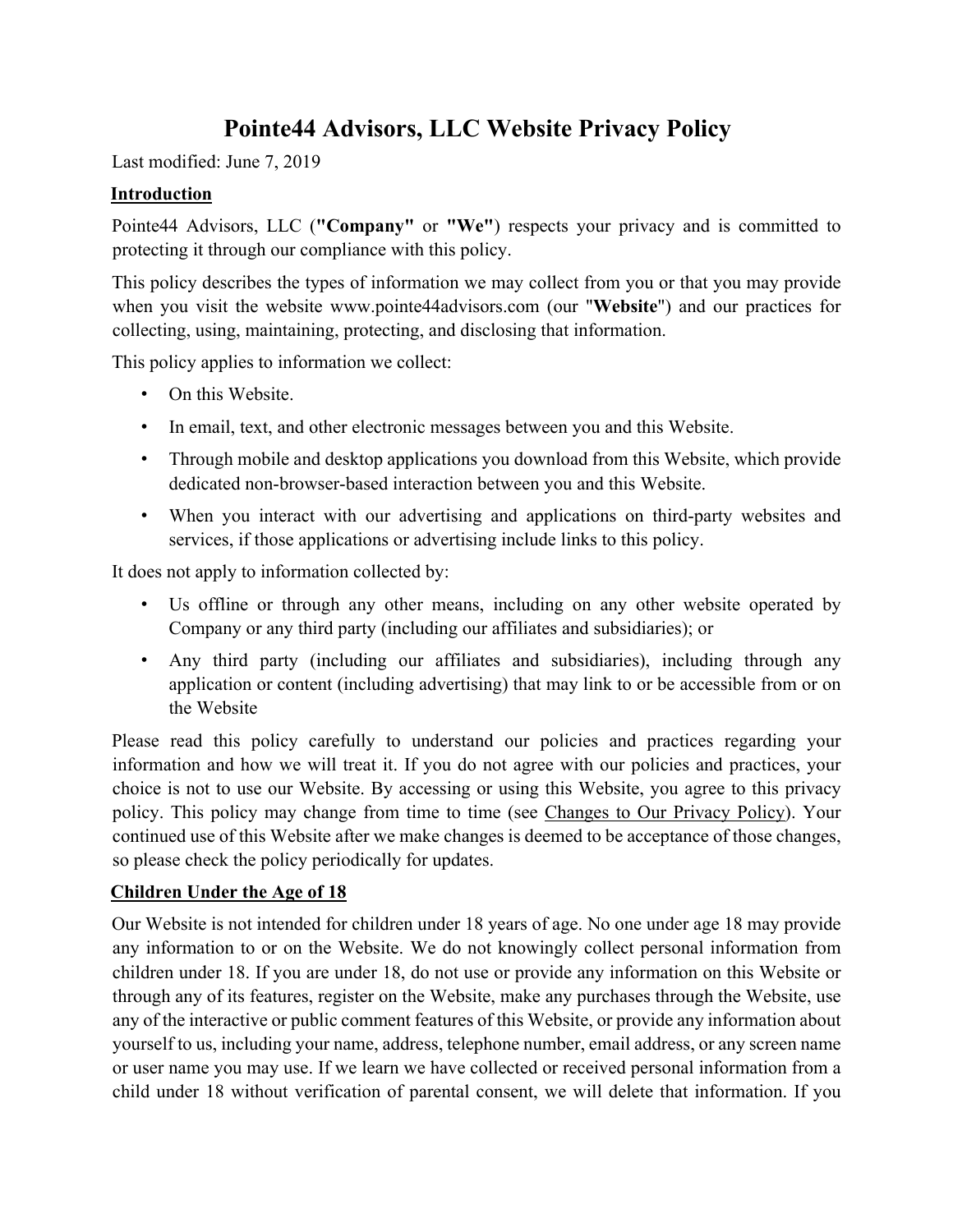believe we might have any information from or about a child under 18, please contact us at navigate@pointe44advisors.com.

California residents under 18 years of age may have additional rights regarding the collection and sale of their personal information. Please see Your California Privacy Rights for more information.

## **Information We Collect About You and How We Collect It**

We collect several types of information from and about users of our Website, including information:

• By which you may be personally identified, such as name, postal address, e-mail address, telephone number, or any other identifier by which you may be contacted online or offline ("**personal information**");.

We collect this information:

- Directly from you when you provide it to us.
- From third parties, for example, our business partners. *Information You Provide to Us*

The information we collect on or through our Website may include:

- Information that you provide by filling in forms on our Website. This includes information provided at the time of registering to use our Website, subscribing to our service, posting material, or requesting further services . We may also ask you for information when you enter a contest or promotion sponsored by us, and when you report a problem with our Website.
- Records and copies of your correspondence (including email addresses), if you contact us.
- Your responses to surveys that we might ask you to complete for research purposes.
- Details of transactions you carry out through our Website and of the fulfillment of your orders. You may be required to provide financial information before placing an order through our Website.
- Your search queries on the Website.

You also may provide information to be published or displayed (hereinafter, "**posted**") on public areas of the Website, or transmitted to other users of the Website or third parties (collectively, "**User Contributions**"). Your User Contributions are posted on and transmitted to others at your own risk. Although we limit access to certain pages, please be aware that no security measures are perfect or impenetrable. Additionally, we cannot control the actions of other users of the Website with whom you may choose to share your User Contributions. Therefore, we cannot and do not guarantee that your User Contributions will not be viewed by unauthorized persons.

#### **Third-Party Use of Cookies and Other Tracking Technologies**

Some content or applications on the Website are served by third-parties. These third parties may use cookies alone or in conjunction with web beacons or other tracking technologies to collect information about you when you use our website. The information they collect may be associated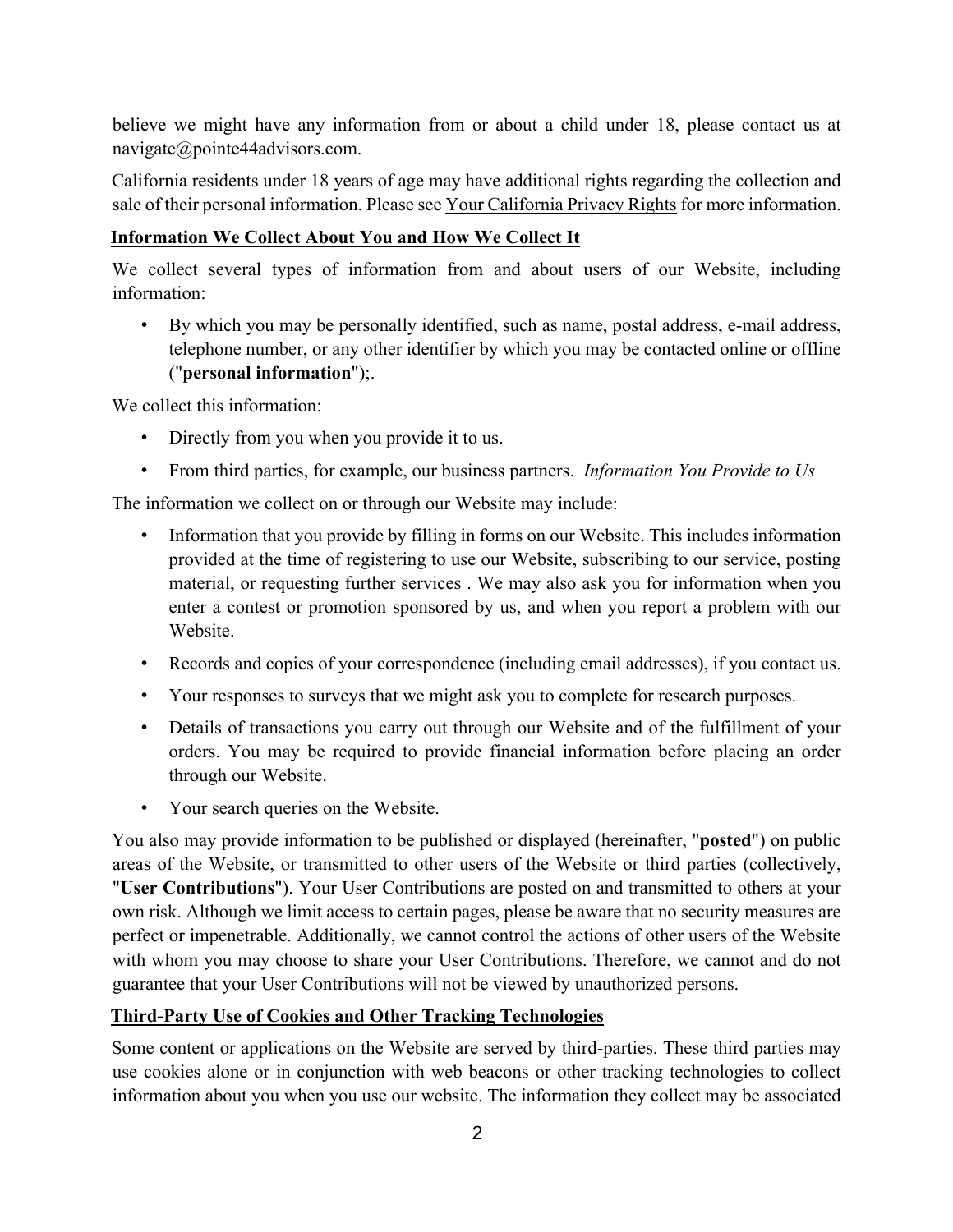with your personal information or they may collect information, including personal information, about your online activities over time and across different websites and other online services. They may use this information to provide you with interest-based (behavioral) advertising or other targeted content.

We do not control these third parties' tracking technologies or how they may be used. If you have any questions about an advertisement or other targeted content, you should contact the responsible provider directly. For information about how you can opt out of receiving targeted advertising from many providers, see Choices About How We Use and Disclose Your Information.

## **How We Use Your Information**

We use information that we collect about you or that you provide to us, including any personal information:

- To present our Website and its contents to you.
- To provide you with information, products, or services that you request from us.
- To fulfill any other purpose for which you provide it.
- To provide you with notices about your account, including expiration and renewal notices.
- To carry out our obligations and enforce our rights arising from any contracts entered into between you and us, including for billing and collection.
- To notify you about changes to our Website or any products or services we offer or provide though it.
- To allow you to participate in interactive features on our Website.
- In any other way we may describe when you provide the information.
- For any other purpose with your consent.

We may also use your information to contact you about our own and third-parties' goods and services that may be of interest to you. If you do not want us to use your information in this way, please adjust your user preferences in your account profile. For more information, see Choices About How We Use and Disclose Your Information.

### **Disclosure of Your Information**

We may disclose aggregated information about our users, and information that does not identify any individual, without restriction.

We may disclose personal information that we collect or you provide as described in this privacy policy:

- To our subsidiaries and affiliates.
- To contractors, service providers, and other third parties we use to support our business and who are bound by contractual obligations to keep personal information confidential and use it only for the purposes for which we disclose it to them.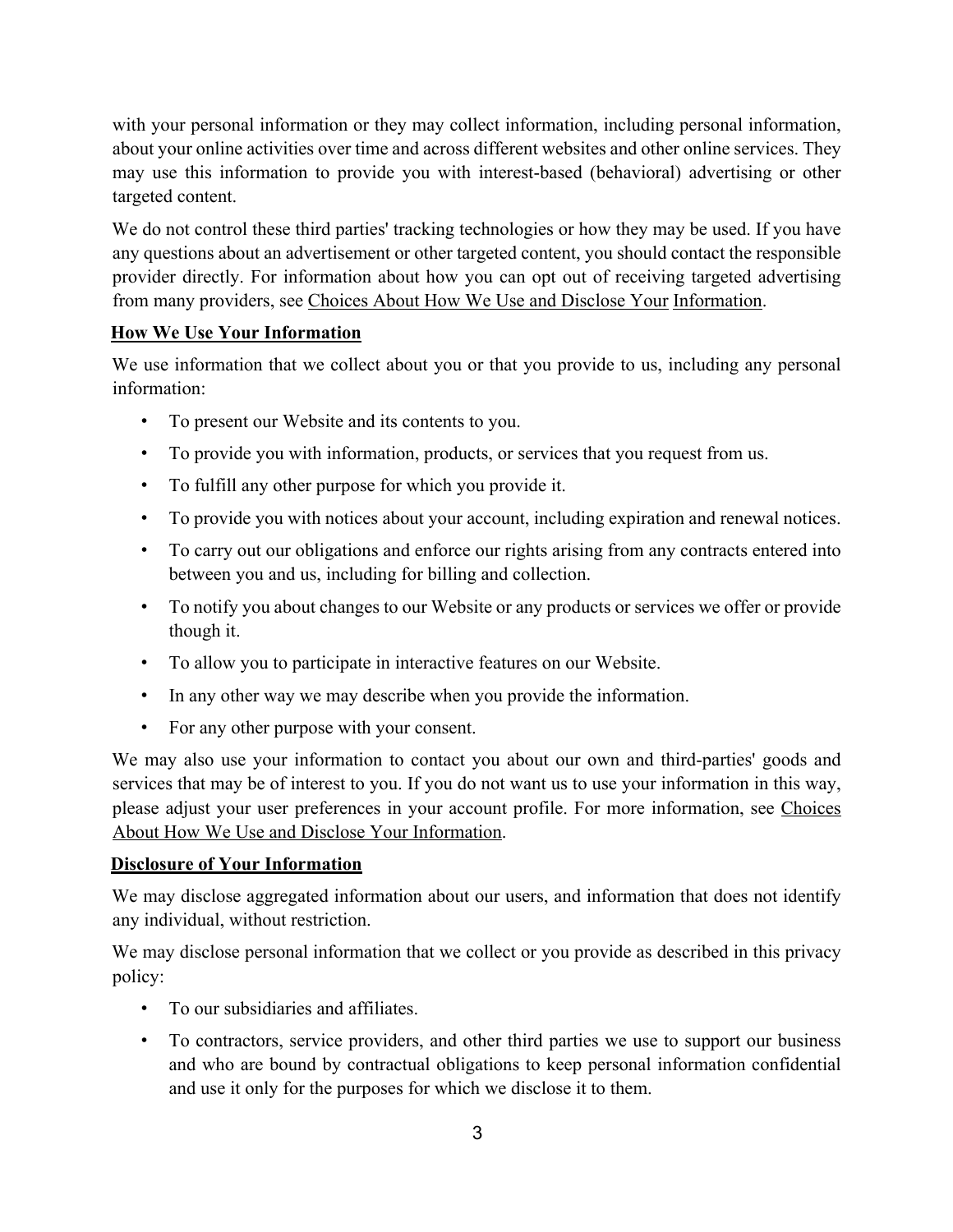- To a buyer or other successor in the event of a merger, divestiture, restructuring, reorganization, dissolution, or other sale or transfer of some or all of Pointe44 Advisors, LLC's assets, whether as a going concern or as part of bankruptcy, liquidation, or similar proceeding, in which personal information held by Pointe44 Advisors, LLC about our Website users is among the assets transferred.
- To third parties to market their products or services to you if you have not opted out of these disclosures. We contractually require these third parties to keep personal information confidential and use it only for the purposes for which we disclose it to them.
- To fulfill the purpose for which you provide it. For example, if you give us an email address to use the "email a friend" feature of our Website, we will transmit the contents of that email and your email address to the recipients.
- For any other purpose disclosed by us when you provide the information.
- With your consent.

We may also disclose your personal information:

- To comply with any court order, law, or legal process, including to respond to any government or regulatory request.
- To enforce or apply our terms of use https://www.pointe44advisors.com/terms-of-use.pdf and other agreements, including for billing and collection purposes.
- If we believe disclosure is necessary or appropriate to protect the rights, property, or safety of Pointe44 Advisors, LLC, our customers, or others. This includes exchanging information with other companies and organizations for the purposes of fraud protection and credit risk reduction.

### **Choices About How We Use and Disclose Your Information**

We do not control third parties' collection or use of your information to serve interest-based advertising. However, these third parties may provide you with ways to choose not to have your information collected or used in this way. You can opt out of receiving targeted ads from members of the Network Advertising Initiative ("**NAI**") on the NAI's website.

California residents may have additional personal information rights and choices. Please see Your California Privacy Rights for more information.

### **Accessing and Correcting Your Information**

You can review and change your personal information by logging into the Website and visiting your account profile page.

You may also send us an email at navigate@pointe44advisors.com to request access to, correct or delete any personal information that you have provided to us. We cannot delete your personal information except by also deleting your user account. We may not accommodate a request to change information if we believe the change would violate any law or legal requirement or cause the information to be incorrect.